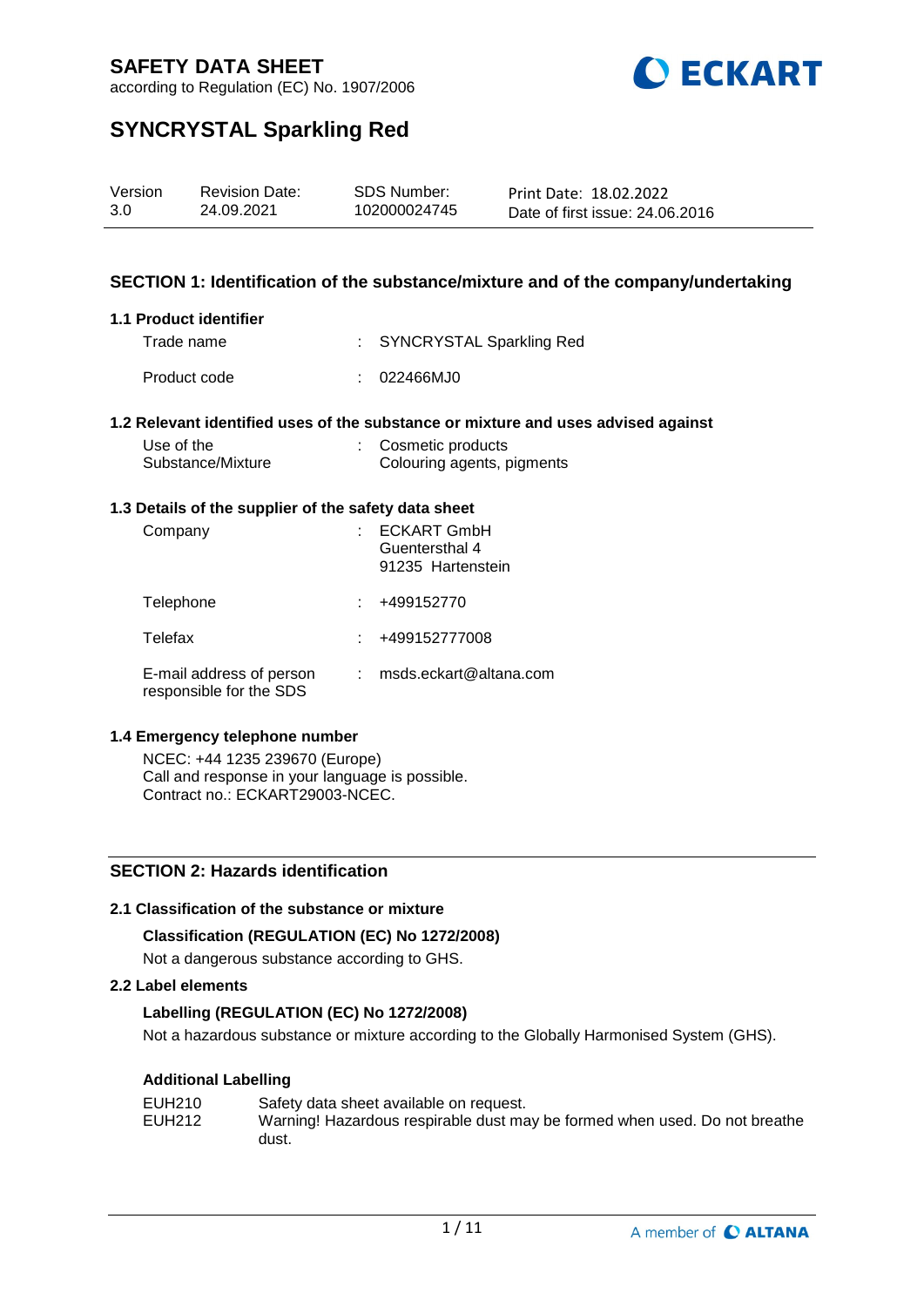

according to Regulation (EC) No. 1907/2006

# **SYNCRYSTAL Sparkling Red**

| Version | <b>Revision Date:</b> | <b>SDS Number:</b> | Print Date: 18.02.2022          |
|---------|-----------------------|--------------------|---------------------------------|
| 3.0     | 24.09.2021            | 102000024745       | Date of first issue: 24,06,2016 |

### **2.3 Other hazards**

This substance/mixture contains no components considered to be either persistent, bioaccumulative and toxic (PBT), or very persistent and very bioaccumulative (vPvB) at levels of 0.1% or higher.

# **SECTION 3: Composition/information on ingredients**

### **3.2 Mixtures**

### **Hazardous components**

| Chemical name                                    | CAS-No.                    | Classification         | Concentration     |  |  |
|--------------------------------------------------|----------------------------|------------------------|-------------------|--|--|
|                                                  | EC-No.                     | <b>REGULATION (EC)</b> | (% w/w)           |  |  |
|                                                  | Index-No.                  | No 1272/2008           |                   |  |  |
|                                                  | <b>Registration number</b> |                        |                   |  |  |
| Substances with a workplace exposure limit :     |                            |                        |                   |  |  |
| Fluorphlogopite                                  | 12003-38-2                 |                        | $>= 50 - 5 = 100$ |  |  |
| (Mg3K[AlF2O(SiO3)3])                             | 234-426-5                  |                        |                   |  |  |
|                                                  | 01-2119971065-37           |                        |                   |  |  |
| For explanation of abbreviations see section 16. |                            |                        |                   |  |  |

## **SECTION 4: First aid measures**

## **4.1 Description of first aid measures**

| General advice          |    | Do not leave the victim unattended.                                                                                                                                           |
|-------------------------|----|-------------------------------------------------------------------------------------------------------------------------------------------------------------------------------|
| If inhaled              | t. | If unconscious, place in recovery position and seek medical<br>advice.<br>If symptoms persist, call a physician.                                                              |
| In case of skin contact |    | : Wash off with soap and water.                                                                                                                                               |
| In case of eye contact  |    | : Remove contact lenses.<br>If eye irritation persists, consult a specialist.                                                                                                 |
| If swallowed            |    | Keep respiratory tract clear.<br>Do not give milk or alcoholic beverages.<br>Never give anything by mouth to an unconscious person.<br>If symptoms persist, call a physician. |

## **4.2 Most important symptoms and effects, both acute and delayed**

None known.

# **4.3 Indication of any immediate medical attention and special treatment needed**

This information is not available.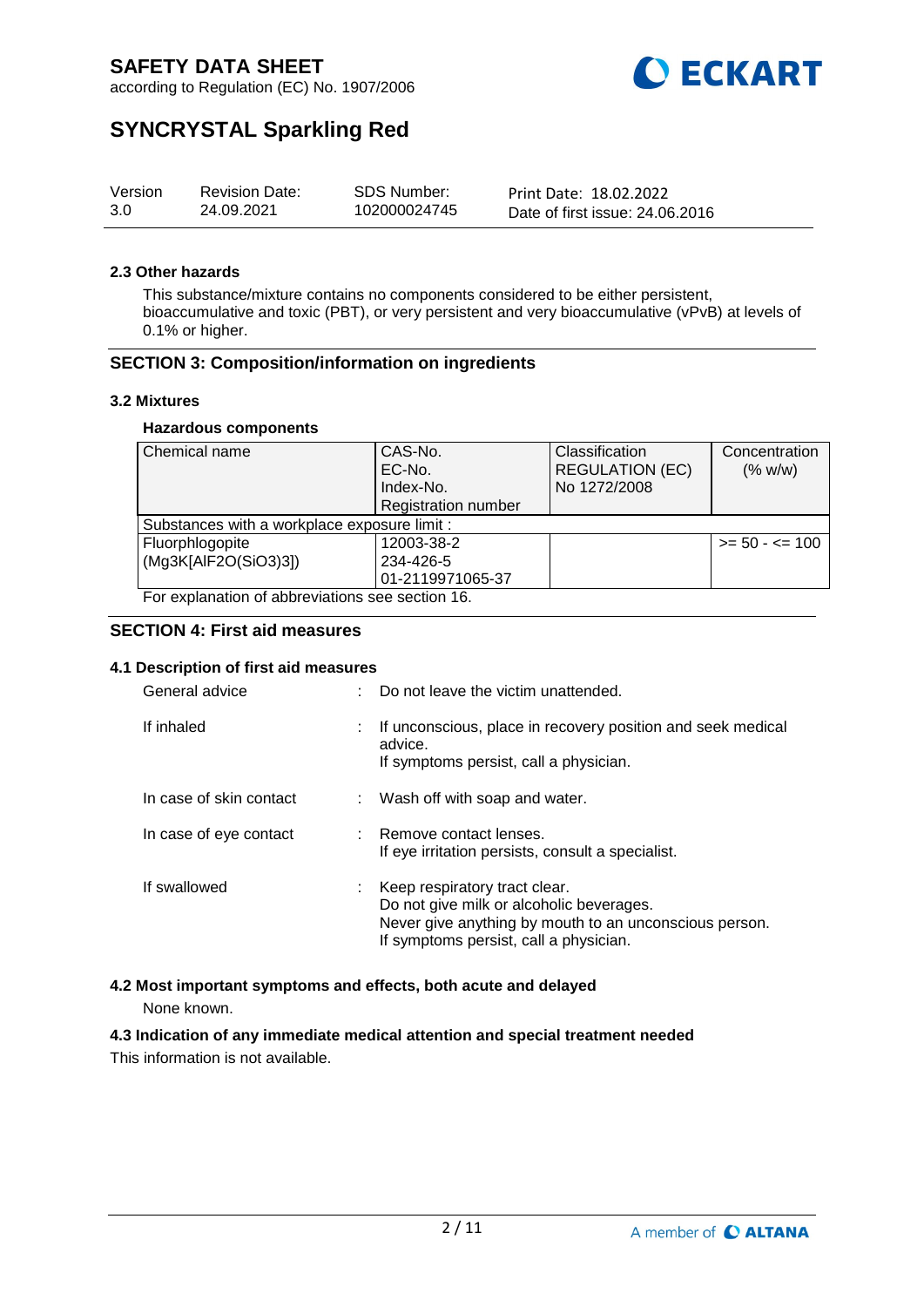

according to Regulation (EC) No. 1907/2006

# **SYNCRYSTAL Sparkling Red**

| Version | <b>Revision Date:</b> | <b>SDS Number:</b> | Print Date: 18.02.2022          |
|---------|-----------------------|--------------------|---------------------------------|
| 3.0     | 24.09.2021            | 102000024745       | Date of first issue: 24,06,2016 |

# **SECTION 5: Firefighting measures**

# **5.1 Extinguishing media**

## **5.2 Special hazards arising from the substance or mixture**

| 5.3 Advice for firefighters                      |                                                                                                                                                        |
|--------------------------------------------------|--------------------------------------------------------------------------------------------------------------------------------------------------------|
| Special protective equipment<br>for firefighters | Wear self-contained breathing apparatus for firefighting if<br>necessary.                                                                              |
| Further information                              | : Standard procedure for chemical fires.<br>Use extinguishing measures that are appropriate to local<br>circumstances and the surrounding environment. |

# **SECTION 6: Accidental release measures**

|                                                                  |                               | 6.1 Personal precautions, protective equipment and emergency procedures                                                 |
|------------------------------------------------------------------|-------------------------------|-------------------------------------------------------------------------------------------------------------------------|
| Personal precautions                                             |                               | : Avoid dust formation.                                                                                                 |
| <b>6.2 Environmental precautions</b>                             |                               |                                                                                                                         |
|                                                                  |                               |                                                                                                                         |
| Environmental precautions                                        | ÷                             | No special environmental precautions required.                                                                          |
| 6.3 Methods and material for containment and cleaning up         |                               |                                                                                                                         |
| Methods for cleaning up                                          |                               | Pick up and arrange disposal without creating dust.<br>Sweep up and shovel.                                             |
|                                                                  |                               | Keep in suitable, closed containers for disposal.                                                                       |
| 6.4 Reference to other sections                                  |                               |                                                                                                                         |
|                                                                  |                               |                                                                                                                         |
| <b>SECTION 7: Handling and storage</b>                           |                               |                                                                                                                         |
| 7.1 Precautions for safe handling                                |                               |                                                                                                                         |
| Advice on safe handling                                          | $\mathcal{L}^{\mathcal{L}}$ . | For personal protection see section 8.<br>Smoking, eating and drinking should be prohibited in the<br>application area. |
| Advice on protection against<br>fire and explosion               |                               | : Provide appropriate exhaust ventilation at places where dust<br>is formed.                                            |
| Hygiene measures                                                 | $\mathbb{R}^{\mathbb{Z}}$     | General industrial hygiene practice.                                                                                    |
| 7.2 Conditions for safe storage, including any incompatibilities |                               |                                                                                                                         |
| Requirements for storage<br>areas and containers                 | $\mathcal{I}^{\mathcal{I}}$ . | Electrical installations / working materials must comply with<br>the technological safety standards.                    |
| Advice on common storage                                         |                               | : No materials to be especially mentioned.                                                                              |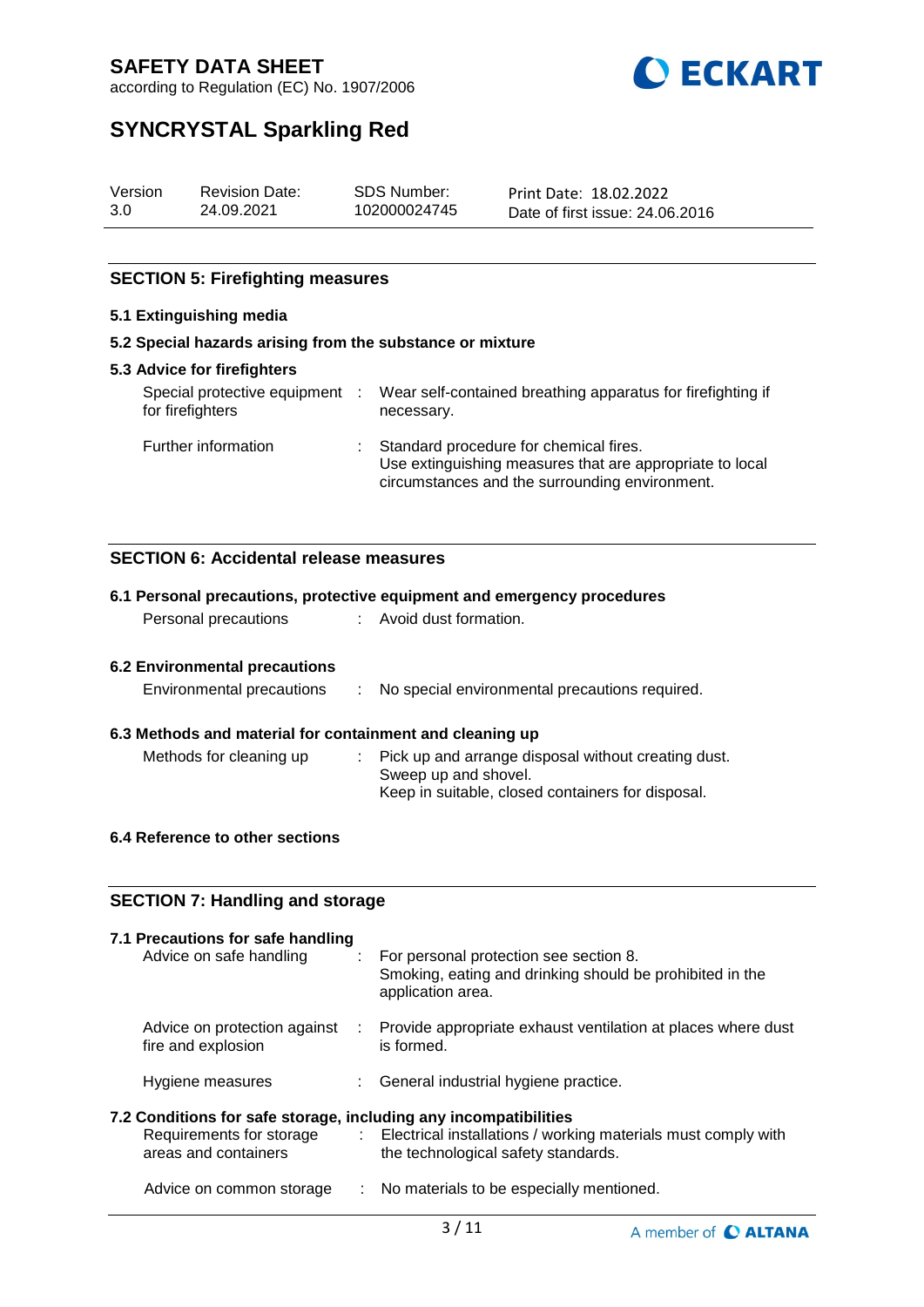

according to Regulation (EC) No. 1907/2006

# **SYNCRYSTAL Sparkling Red**

| Version | <b>Revision Date:</b> | SDS Number:  | Print Date: 18.02.2022          |
|---------|-----------------------|--------------|---------------------------------|
| 3.0     | 24.09.2021            | 102000024745 | Date of first issue: 24,06,2016 |

Further information on storage stability

: Keep in a dry place. No decomposition if stored and applied as directed.

# **7.3 Specific end use(s)**

This information is not available.

# **SECTION 8: Exposure controls/personal protection**

### **8.1 Control parameters**

### **Occupational Exposure Limits**

| Components                                 | CAS-No.                     | Value type (Form<br>of exposure) | Control parameters                                                                                                                                                                                                                                                                                                                                                                                                                                                                                                                                                                                                                                                                                                                                                                                                                                                                                                                                                                                                                                                                                                                                                                                                                                                                                                                                                                                                                                                                                                                                                                                                                                                                                                                                                                                    | <b>Basis</b> |
|--------------------------------------------|-----------------------------|----------------------------------|-------------------------------------------------------------------------------------------------------------------------------------------------------------------------------------------------------------------------------------------------------------------------------------------------------------------------------------------------------------------------------------------------------------------------------------------------------------------------------------------------------------------------------------------------------------------------------------------------------------------------------------------------------------------------------------------------------------------------------------------------------------------------------------------------------------------------------------------------------------------------------------------------------------------------------------------------------------------------------------------------------------------------------------------------------------------------------------------------------------------------------------------------------------------------------------------------------------------------------------------------------------------------------------------------------------------------------------------------------------------------------------------------------------------------------------------------------------------------------------------------------------------------------------------------------------------------------------------------------------------------------------------------------------------------------------------------------------------------------------------------------------------------------------------------------|--------------|
| Fluorphlogopite<br>(Mg3K[AlF2O(SiO3)<br>3] | 12003-38-<br>$\overline{2}$ | <b>TWA</b>                       | $2.5$ mg/m $3$<br>(Fluorine)                                                                                                                                                                                                                                                                                                                                                                                                                                                                                                                                                                                                                                                                                                                                                                                                                                                                                                                                                                                                                                                                                                                                                                                                                                                                                                                                                                                                                                                                                                                                                                                                                                                                                                                                                                          | 2000/39/EC   |
| Further information                        | Indicative                  |                                  |                                                                                                                                                                                                                                                                                                                                                                                                                                                                                                                                                                                                                                                                                                                                                                                                                                                                                                                                                                                                                                                                                                                                                                                                                                                                                                                                                                                                                                                                                                                                                                                                                                                                                                                                                                                                       |              |
| titanium dioxide                           | 13463-67-<br>7              | TWA (inhalable<br>dust)          | $10$ mg/m $3$                                                                                                                                                                                                                                                                                                                                                                                                                                                                                                                                                                                                                                                                                                                                                                                                                                                                                                                                                                                                                                                                                                                                                                                                                                                                                                                                                                                                                                                                                                                                                                                                                                                                                                                                                                                         | GB EH40      |
| Further information                        |                             | exposure limit should be used.   | For the purposes of these limits, respirable dust and inhalable dust are<br>those fractions of airborne dust which will be collected when sampling is<br>undertaken in accordance with the methods described in MDHS14/4<br>General methods for sampling and gravimetric analysis or respirable,<br>thoracic and inhalable aerosols., The COSHH definition of a substance<br>hazardous to health includes dust of any kind when present at a<br>concentration in air equal to or greater than 10 mg.m-3 8-hour TWA of<br>inhalable dust or 4 mg.m-3 8-hour TWA of respirable dust. This means that<br>any dust will be subject to COSHH if people are exposed to dust above<br>these levels. Some dusts have been assigned specific WELs and exposure<br>to these must comply with the appropriate limits., Most industrial dusts<br>contain particles of a wide range of sizes. The behaviour, deposition and<br>fate of any particular particle after entry into the human respiratory system,<br>and the body response that it elicits, depend on the nature and size of the<br>particle. HSE distinguishes two size fractions for limit-setting purposes<br>termed 'inhalable' and 'respirable'., Inhalable dust approximates to the<br>fraction of airborne material that enters the nose and mouth during breathing<br>and is therefore available for deposition in the respiratory tract. Respirable<br>dust approximates to the fraction that penetrates to the gas exchange region<br>of the lung. Fuller definitions and explanatory material are given in<br>MDHS14/4., Where dusts contain components that have their own assigned<br>WEL, all the relevant limits should be complied with., Where no specific<br>short-term exposure limit is listed, a figure three times the long-term |              |
|                                            |                             | TWA (Inhalable)                  | $10 \text{ mg/m}$                                                                                                                                                                                                                                                                                                                                                                                                                                                                                                                                                                                                                                                                                                                                                                                                                                                                                                                                                                                                                                                                                                                                                                                                                                                                                                                                                                                                                                                                                                                                                                                                                                                                                                                                                                                     | GB EH40      |
| Further information                        |                             |                                  | The COSHH definition of a substance hazardous to health includes dust of<br>any kind when present at a concentration in air equal to or greater than 10<br>mg.m-3 8-hour TWA of inhalable dust or 4 mg.m-3 8-hour TWA of respirable<br>dust. This means that any dust will be subject to COSHH if people are<br>exposed to dust above these levels. Some dusts have been assigned<br>specific WELs and exposure to these must comply with the appropriate                                                                                                                                                                                                                                                                                                                                                                                                                                                                                                                                                                                                                                                                                                                                                                                                                                                                                                                                                                                                                                                                                                                                                                                                                                                                                                                                             |              |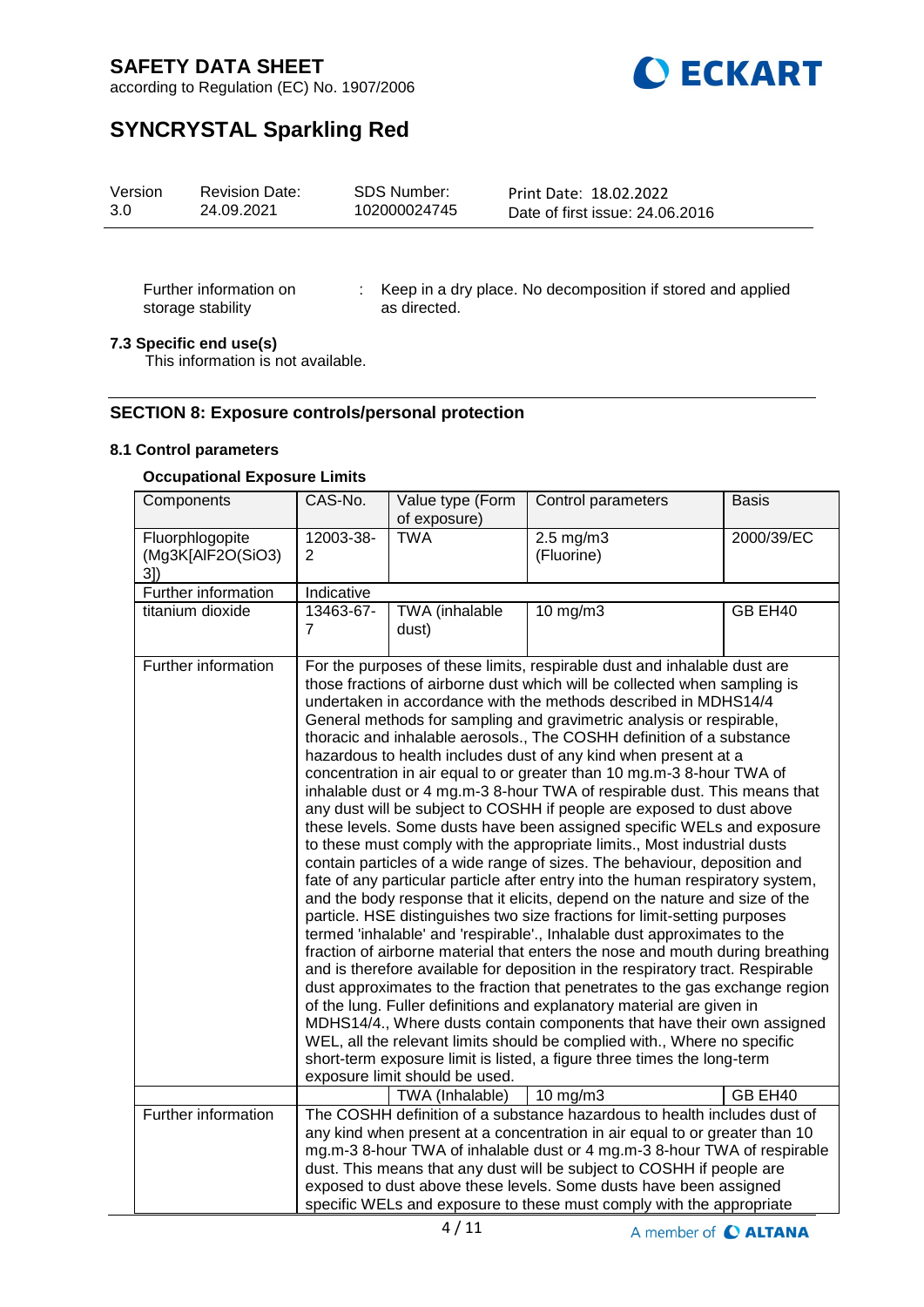

according to Regulation (EC) No. 1907/2006

# **SYNCRYSTAL Sparkling Red**

| Version | <b>Revision Date:</b> | SDS Number:  | Print Date: 18.02.2022          |
|---------|-----------------------|--------------|---------------------------------|
| 3.0     | 24.09.2021            | 102000024745 | Date of first issue: 24,06,2016 |

|                     | limits., Where no specific short-term exposure limit is listed, a figure three<br>times the long-term exposure limit should be used.                                                                                                                                                                                                                                                                                                                                                                                                                                                              |                                     |                                                                                                                                                                                                                                                                                                                                                                                                                                                                                                                                                                                                                                                                                                                                                                                                                                                                                                                                                                                                                                                                                                                                                                                                                                                                                                                                                                                                                                                                                                                                                                                                                                                                                                                                                                                                       |         |  |
|---------------------|---------------------------------------------------------------------------------------------------------------------------------------------------------------------------------------------------------------------------------------------------------------------------------------------------------------------------------------------------------------------------------------------------------------------------------------------------------------------------------------------------------------------------------------------------------------------------------------------------|-------------------------------------|-------------------------------------------------------------------------------------------------------------------------------------------------------------------------------------------------------------------------------------------------------------------------------------------------------------------------------------------------------------------------------------------------------------------------------------------------------------------------------------------------------------------------------------------------------------------------------------------------------------------------------------------------------------------------------------------------------------------------------------------------------------------------------------------------------------------------------------------------------------------------------------------------------------------------------------------------------------------------------------------------------------------------------------------------------------------------------------------------------------------------------------------------------------------------------------------------------------------------------------------------------------------------------------------------------------------------------------------------------------------------------------------------------------------------------------------------------------------------------------------------------------------------------------------------------------------------------------------------------------------------------------------------------------------------------------------------------------------------------------------------------------------------------------------------------|---------|--|
|                     |                                                                                                                                                                                                                                                                                                                                                                                                                                                                                                                                                                                                   | <b>TWA (Respirable</b><br>dust)     | $4$ mg/m $3$                                                                                                                                                                                                                                                                                                                                                                                                                                                                                                                                                                                                                                                                                                                                                                                                                                                                                                                                                                                                                                                                                                                                                                                                                                                                                                                                                                                                                                                                                                                                                                                                                                                                                                                                                                                          | GB EH40 |  |
| Further information |                                                                                                                                                                                                                                                                                                                                                                                                                                                                                                                                                                                                   | exposure limit should be used.      | For the purposes of these limits, respirable dust and inhalable dust are<br>those fractions of airborne dust which will be collected when sampling is<br>undertaken in accordance with the methods described in MDHS14/4<br>General methods for sampling and gravimetric analysis or respirable,<br>thoracic and inhalable aerosols., The COSHH definition of a substance<br>hazardous to health includes dust of any kind when present at a<br>concentration in air equal to or greater than 10 mg.m-3 8-hour TWA of<br>inhalable dust or 4 mg.m-3 8-hour TWA of respirable dust. This means that<br>any dust will be subject to COSHH if people are exposed to dust above<br>these levels. Some dusts have been assigned specific WELs and exposure<br>to these must comply with the appropriate limits., Most industrial dusts<br>contain particles of a wide range of sizes. The behaviour, deposition and<br>fate of any particular particle after entry into the human respiratory system,<br>and the body response that it elicits, depend on the nature and size of the<br>particle. HSE distinguishes two size fractions for limit-setting purposes<br>termed 'inhalable' and 'respirable'., Inhalable dust approximates to the<br>fraction of airborne material that enters the nose and mouth during breathing<br>and is therefore available for deposition in the respiratory tract. Respirable<br>dust approximates to the fraction that penetrates to the gas exchange region<br>of the lung. Fuller definitions and explanatory material are given in<br>MDHS14/4., Where dusts contain components that have their own assigned<br>WEL, all the relevant limits should be complied with., Where no specific<br>short-term exposure limit is listed, a figure three times the long-term |         |  |
|                     |                                                                                                                                                                                                                                                                                                                                                                                                                                                                                                                                                                                                   | <b>TWA (Respirable</b><br>fraction) | $4$ mg/m $3$                                                                                                                                                                                                                                                                                                                                                                                                                                                                                                                                                                                                                                                                                                                                                                                                                                                                                                                                                                                                                                                                                                                                                                                                                                                                                                                                                                                                                                                                                                                                                                                                                                                                                                                                                                                          | GB EH40 |  |
| Further information | The COSHH definition of a substance hazardous to health includes dust of<br>any kind when present at a concentration in air equal to or greater than 10<br>mg.m-3 8-hour TWA of inhalable dust or 4 mg.m-3 8-hour TWA of respirable<br>dust. This means that any dust will be subject to COSHH if people are<br>exposed to dust above these levels. Some dusts have been assigned<br>specific WELs and exposure to these must comply with the appropriate<br>limits., Where no specific short-term exposure limit is listed, a figure three<br>times the long-term exposure limit should be used. |                                     |                                                                                                                                                                                                                                                                                                                                                                                                                                                                                                                                                                                                                                                                                                                                                                                                                                                                                                                                                                                                                                                                                                                                                                                                                                                                                                                                                                                                                                                                                                                                                                                                                                                                                                                                                                                                       |         |  |

# **Derived No Effect Level (DNEL) according to Regulation (EC) No. 1907/2006:**

| Substance name                         | End Use   | Exposure routes | Potential health<br>effects   | Value      |
|----------------------------------------|-----------|-----------------|-------------------------------|------------|
| Fluorphlogopite<br>(Mg3K[AlF2O(SiO3)3] | Consumers | Ingestion       | Long-term systemic<br>effects | 62.5 mg/kg |

#### **8.2 Exposure controls**

# **Personal protective equipment**

Eye protection : Safety glasses

Skin and body protection : Protective suit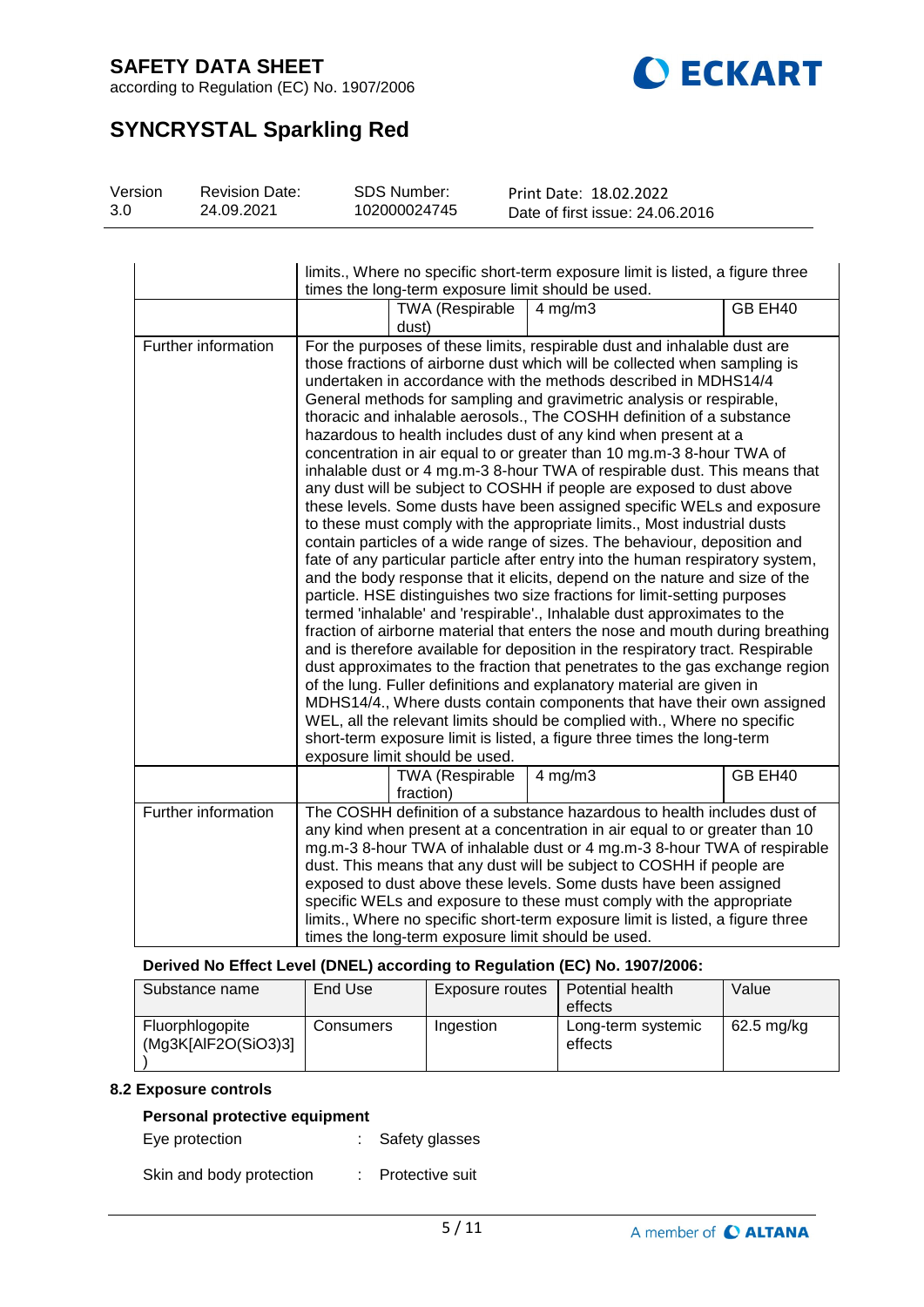

according to Regulation (EC) No. 1907/2006

# **SYNCRYSTAL Sparkling Red**

| Version | <b>Revision Date:</b>  | SDS Number:  | Print Date: 18.02.2022                                |
|---------|------------------------|--------------|-------------------------------------------------------|
| 3.0     | 24.09.2021             | 102000024745 | Date of first issue: 24.06.2016                       |
|         | Respiratory protection | required.    | No personal respiratory protective equipment normally |

# **SECTION 9: Physical and chemical properties**

| 9.1 Information on basic physical and chemical properties<br>: powder<br>Appearance |  |                                               |  |  |  |  |  |
|-------------------------------------------------------------------------------------|--|-----------------------------------------------|--|--|--|--|--|
|                                                                                     |  |                                               |  |  |  |  |  |
| Colour                                                                              |  | : red                                         |  |  |  |  |  |
| Odour                                                                               |  | : odourless                                   |  |  |  |  |  |
| Odour Threshold                                                                     |  | : No data available                           |  |  |  |  |  |
| pH                                                                                  |  | : substance/mixture is non-soluble (in water) |  |  |  |  |  |
| Freezing point                                                                      |  | : No data available                           |  |  |  |  |  |
| Boiling point/boiling range                                                         |  | : No data available                           |  |  |  |  |  |
| Flash point                                                                         |  | : No data available                           |  |  |  |  |  |
| Evaporation rate                                                                    |  | : No data available                           |  |  |  |  |  |
| Flammability (solid, gas)                                                           |  | : Will not burn                               |  |  |  |  |  |
| Self-ignition                                                                       |  | : No data available                           |  |  |  |  |  |
| Auto-ignition temperature                                                           |  | : No data available                           |  |  |  |  |  |
| Smoldering temperature                                                              |  | : No data available                           |  |  |  |  |  |
| Decomposition temperature                                                           |  | : No data available                           |  |  |  |  |  |
| <b>Explosive properties</b>                                                         |  | : No data available                           |  |  |  |  |  |
| Oxidizing properties                                                                |  | : No data available                           |  |  |  |  |  |
| Upper explosion limit / Upper<br>flammability limit                                 |  | : No data available                           |  |  |  |  |  |
| Lower explosion limit / Lower<br>flammability limit                                 |  | : No data available                           |  |  |  |  |  |
| Vapour pressure                                                                     |  | : No data available                           |  |  |  |  |  |
| Relative vapour density                                                             |  | : No data available                           |  |  |  |  |  |
| Relative density                                                                    |  | : No data available                           |  |  |  |  |  |
|                                                                                     |  |                                               |  |  |  |  |  |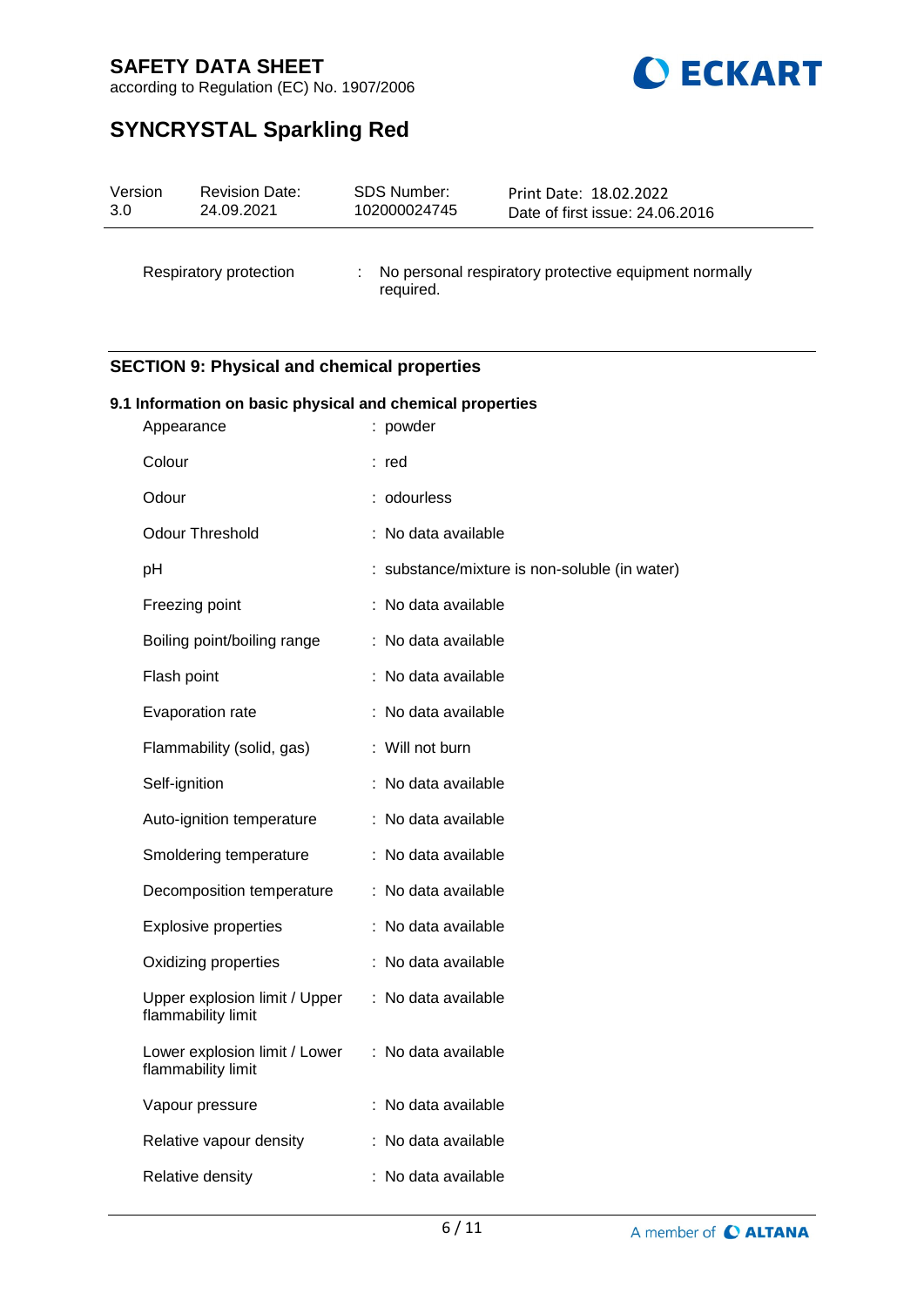

according to Regulation (EC) No. 1907/2006

# **SYNCRYSTAL Sparkling Red**

| Version<br>3.0 | <b>Revision Date:</b><br>24.09.2021        | SDS Number:<br>102000024745 | Print Date: 18.02.2022<br>Date of first issue: 24.06.2016 |  |
|----------------|--------------------------------------------|-----------------------------|-----------------------------------------------------------|--|
|                |                                            |                             |                                                           |  |
| Density        |                                            | : No data available         |                                                           |  |
|                | <b>Bulk density</b>                        | : No data available         |                                                           |  |
|                | Water solubility                           | : No data available         |                                                           |  |
|                | Solubility in other solvents               | : No data available         |                                                           |  |
|                | Partition coefficient: n-<br>octanol/water | : No data available         |                                                           |  |
|                | Decomposition temperature                  | : No data available         |                                                           |  |
|                | Viscosity, dynamic                         | : No data available         |                                                           |  |
|                | Viscosity, kinematic                       | : No data available         |                                                           |  |
|                | Flow time                                  | : No data available         |                                                           |  |
|                |                                            |                             |                                                           |  |

# **9.2 Other information**

No data available

# **SECTION 10: Stability and reactivity**

## **10.1 Reactivity**

No decomposition if stored and applied as directed.

# **10.2 Chemical stability**

No decomposition if stored and applied as directed.

## **10.3 Possibility of hazardous reactions**

| Hazardous reactions |                                                                         | : Stable under recommended storage conditions.<br>No hazards to be specially mentioned. |  |  |
|---------------------|-------------------------------------------------------------------------|-----------------------------------------------------------------------------------------|--|--|
|                     |                                                                         | Dust may form explosive mixture in air.                                                 |  |  |
|                     | <b>10.4 Conditions to avoid</b><br>Conditions to avoid                  | : No data available                                                                     |  |  |
|                     |                                                                         |                                                                                         |  |  |
|                     | 10.5 Incompatible materials                                             |                                                                                         |  |  |
|                     | 10.6 Hazardous decomposition products                                   |                                                                                         |  |  |
|                     | Contact with water or humid : This information is not available.<br>air |                                                                                         |  |  |
|                     |                                                                         |                                                                                         |  |  |

Thermal decomposition : This information is not available.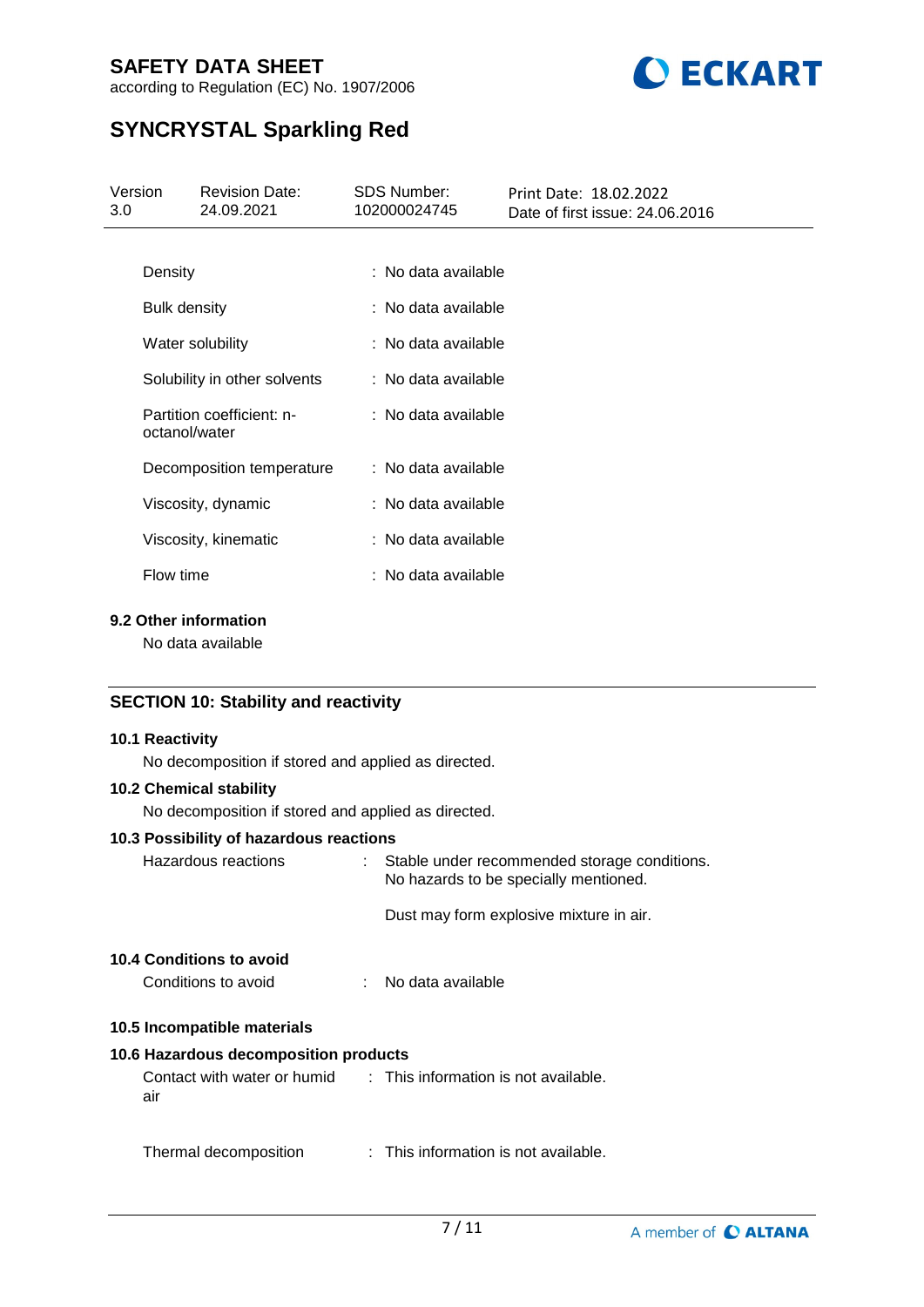

according to Regulation (EC) No. 1907/2006

# **SYNCRYSTAL Sparkling Red**

| Version | <b>Revision Date:</b> | SDS Number:  | Print Date: 18.02.2022          |
|---------|-----------------------|--------------|---------------------------------|
| 3.0     | 24.09.2021            | 102000024745 | Date of first issue: 24.06.2016 |

# **SECTION 11: Toxicological information**

# **11.1 Information on toxicological effects**

### **Acute toxicity**

Not classified based on available information.

## **Skin corrosion/irritation**

Not classified based on available information.

## **Serious eye damage/eye irritation**

Not classified based on available information.

## **Respiratory or skin sensitisation**

### **Skin sensitisation**

Not classified based on available information.

### **Respiratory sensitisation**

Not classified based on available information.

### **Germ cell mutagenicity**

Not classified based on available information.

#### **Carcinogenicity**

Not classified based on available information.

#### **Reproductive toxicity**

Not classified based on available information.

# **STOT - single exposure**

Not classified based on available information.

## **STOT - repeated exposure**

Not classified based on available information.

#### **Aspiration toxicity**

Not classified based on available information.

## **Further information**

**Product:** Remarks: No data available

## **Components:**

**Fluorphlogopite (Mg3K[AlF2O(SiO3)3]):** Remarks: No data available

# **SECTION 12: Ecological information**

## **12.1 Toxicity**

No data available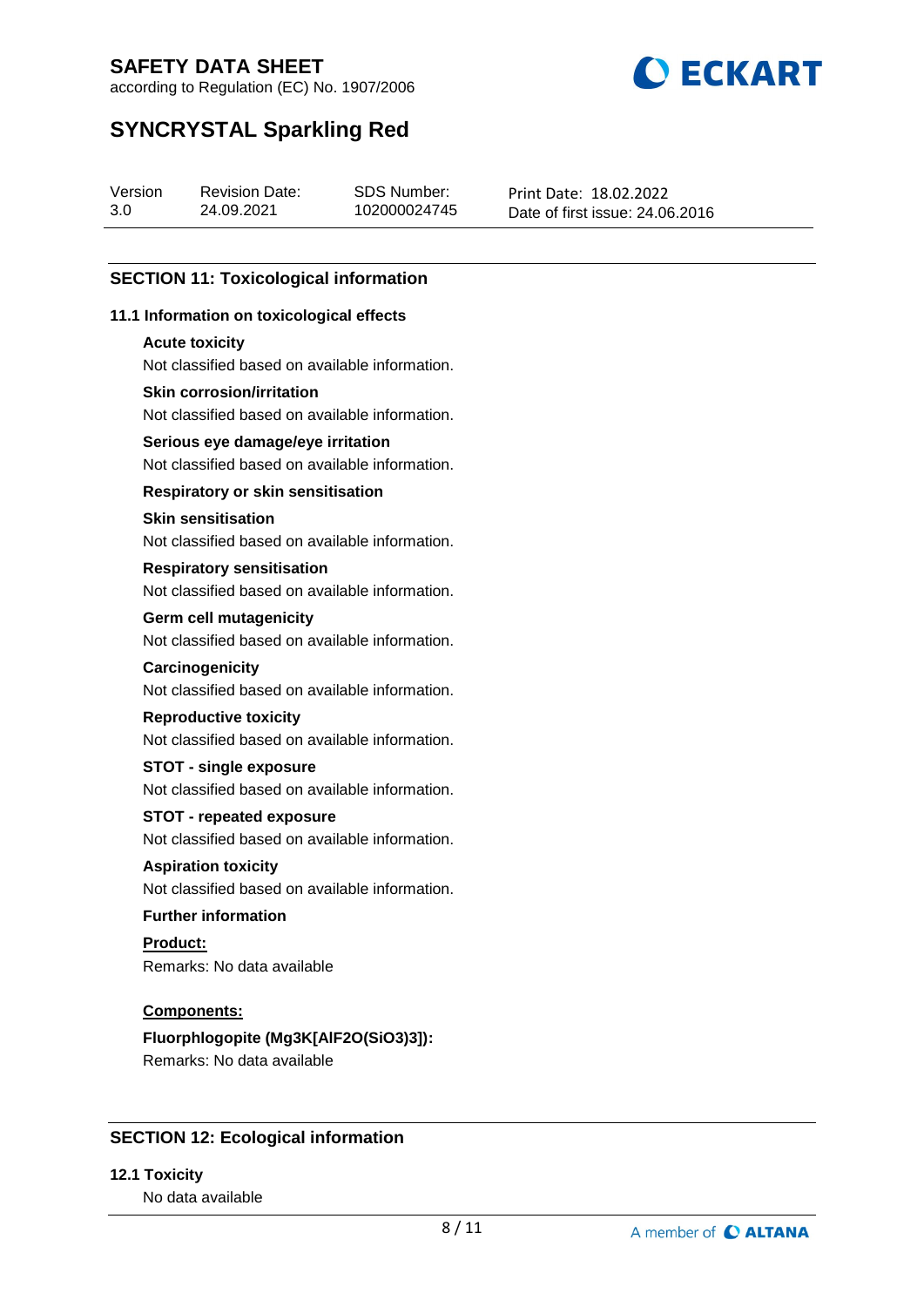

according to Regulation (EC) No. 1907/2006

# **SYNCRYSTAL Sparkling Red**

| Version<br>3.0  | <b>Revision Date:</b><br>24.09.2021     | <b>SDS Number:</b><br>102000024745 | Print Date: 18.02.2022<br>Date of first issue: 24.06.2016                                                                                                                                |
|-----------------|-----------------------------------------|------------------------------------|------------------------------------------------------------------------------------------------------------------------------------------------------------------------------------------|
|                 | 12.2 Persistence and degradability      |                                    |                                                                                                                                                                                          |
|                 | No data available                       |                                    |                                                                                                                                                                                          |
|                 | 12.3 Bioaccumulative potential          |                                    |                                                                                                                                                                                          |
|                 | No data available                       |                                    |                                                                                                                                                                                          |
|                 | 12.4 Mobility in soil                   |                                    |                                                                                                                                                                                          |
|                 | No data available                       |                                    |                                                                                                                                                                                          |
|                 | 12.5 Results of PBT and vPvB assessment |                                    |                                                                                                                                                                                          |
| Product:        |                                         |                                    |                                                                                                                                                                                          |
|                 | Assessment                              | ÷<br>0.1% or higher                | This substance/mixture contains no components considered<br>to be either persistent, bioaccumulative and toxic (PBT), or<br>very persistent and very bioaccumulative (vPvB) at levels of |
|                 | 12.6 Other adverse effects              |                                    |                                                                                                                                                                                          |
| <b>Product:</b> |                                         |                                    |                                                                                                                                                                                          |
|                 | Additional ecological<br>information    | No data available                  |                                                                                                                                                                                          |
|                 | Components:                             |                                    |                                                                                                                                                                                          |
|                 | Fluorphlogopite (Mg3K[AlF2O(SiO3)3]):   |                                    |                                                                                                                                                                                          |
|                 | Additional ecological<br>information    | No data available                  |                                                                                                                                                                                          |
|                 |                                         |                                    |                                                                                                                                                                                          |

# **SECTION 13: Disposal considerations**

## **13.1 Waste treatment methods**

Contaminated packaging : Empty containers should be taken to an approved waste handling site for recycling or disposal.

# **SECTION 14: Transport information**

## **14.1 UN number**

- **14.2 UN proper shipping name**
- **14.3 Transport hazard class(es)**
- **14.4 Packing group**
- **14.5 Environmental hazards**

## **14.6 Special precautions for user**

Remarks : Not classified as dangerous in the meaning of transport regulations.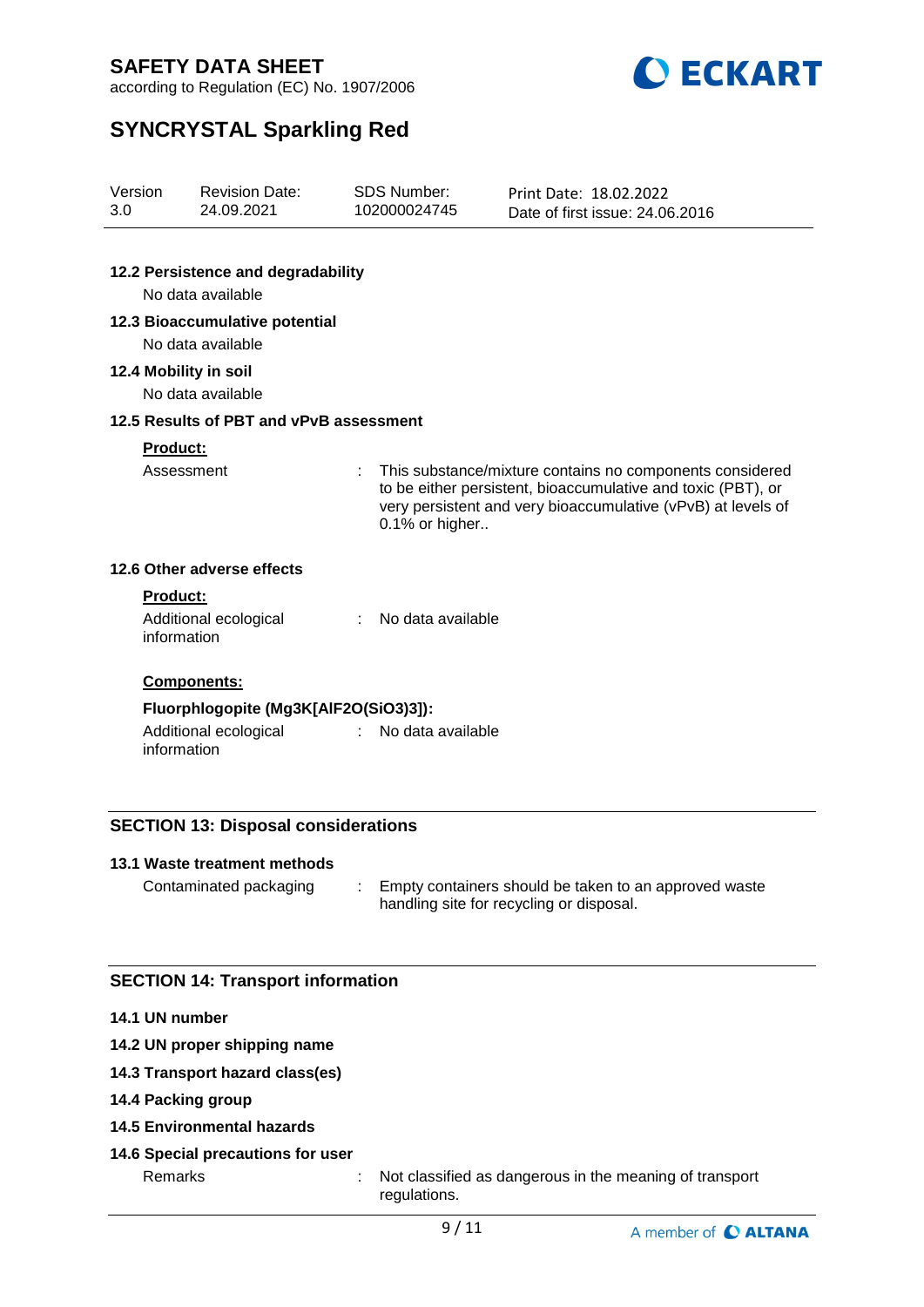

according to Regulation (EC) No. 1907/2006

# **SYNCRYSTAL Sparkling Red**

| Version<br>SDS Number:<br><b>Revision Date:</b><br>3.0<br>102000024745<br>24.09.2021 | Print Date: 18.02.2022<br>Date of first issue: 24,06,2016 |
|--------------------------------------------------------------------------------------|-----------------------------------------------------------|
|--------------------------------------------------------------------------------------|-----------------------------------------------------------|

## **14.7 Transport in bulk according to Annex II of Marpol and the IBC Code**

Not applicable for product as supplied.

# **SECTION 15: Regulatory information**

#### **15.1 Safety, health and environmental regulations/legislation specific for the substance or mixture**

| REACH - Candidate List of Substances of Very High<br>Concern for Authorisation (Article 59).                                                         |    | Not applicable |
|------------------------------------------------------------------------------------------------------------------------------------------------------|----|----------------|
| Regulation (EC) No 1005/2009 on substances that<br>deplete the ozone layer                                                                           |    | Not applicable |
| Regulation (EU) 2019/1021 on persistent organic<br>pollutants (recast)                                                                               |    | Not applicable |
| UK REACH List of substances subject to authorisation<br>(Annex XIV)                                                                                  | t. | Not applicable |
| REACH - Restrictions on the manufacture, placing on<br>the market and use of certain dangerous substances,<br>preparations and articles (Annex XVII) | t. | Not applicable |

## **15.2 Chemical safety assessment**

## **SECTION 16: Other information**

#### **Full text of other abbreviations**

| 2000/39/EC       | Europe. Commission Directive 2000/39/EC establishing a first |
|------------------|--------------------------------------------------------------|
|                  | list of indicative occupational exposure limit values        |
| GB EH40          | : UK. EH40 WEL - Workplace Exposure Limits                   |
| 2000/39/EC / TWA | : Limit Value - eight hours                                  |
| GB EH40 / TWA    | : Long-term exposure limit (8-hour TWA reference period)     |

ADN - European Agreement concerning the International Carriage of Dangerous Goods by Inland Waterways; ADR - European Agreement concerning the International Carriage of Dangerous Goods by Road; AIIC - Australian Inventory of Industrial Chemicals; ASTM - American Society for the Testing of Materials; bw - Body weight; CLP - Classification Labelling Packaging Regulation; Regulation (EC) No 1272/2008; CMR - Carcinogen, Mutagen or Reproductive Toxicant; DIN - Standard of the German Institute for Standardisation; DSL - Domestic Substances List (Canada); ECHA - European Chemicals Agency; EC-Number - European Community number; ECx - Concentration associated with x% response; ELx - Loading rate associated with x% response; EmS - Emergency Schedule; ENCS - Existing and New Chemical Substances (Japan); ErCx - Concentration associated with x% growth rate response; GHS - Globally Harmonized System; GLP - Good Laboratory Practice; IARC - International Agency for Research on Cancer; IATA -